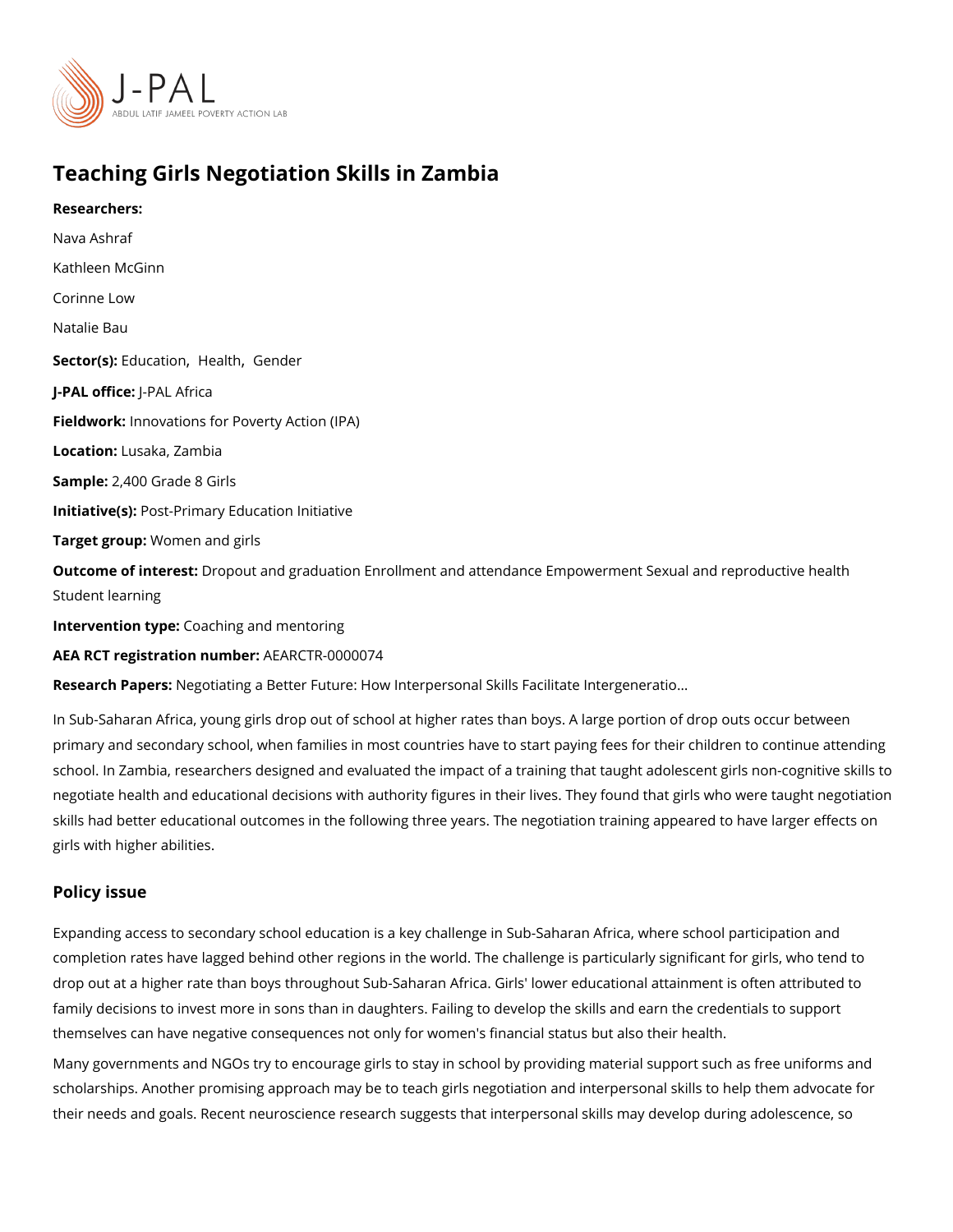reaching girls at this developmental period may be key to improving these non-cognitive s advocate for themstal enses earch contributes to our understanding of household decision-m investments, and illuminates a promising, non-financial approach to increasing investmen

#### Context of the evaluation

This study took place in government primary schools in Zambia's capital, Lusaka, among g school fees are high in Zambia, at approximately US\$100 per year per student, or almost Given the cost of attending, many students stop attending school after eighth grade, and out as  $b\delta y s$ .

Schoolgirls in Zambia Tambudzai Matenga

## Details of the intervention

Researchers conducted a randomized evaluation to measure the impact of a negotiation tr educational and health outcomes among adolescent schoolgirls in urban Zambia. The prog in collaboration with the Ministry of Education, teachers from the Anti-Aids Teacher Asso university-educated women of backgrounds similar to students at the target schools. The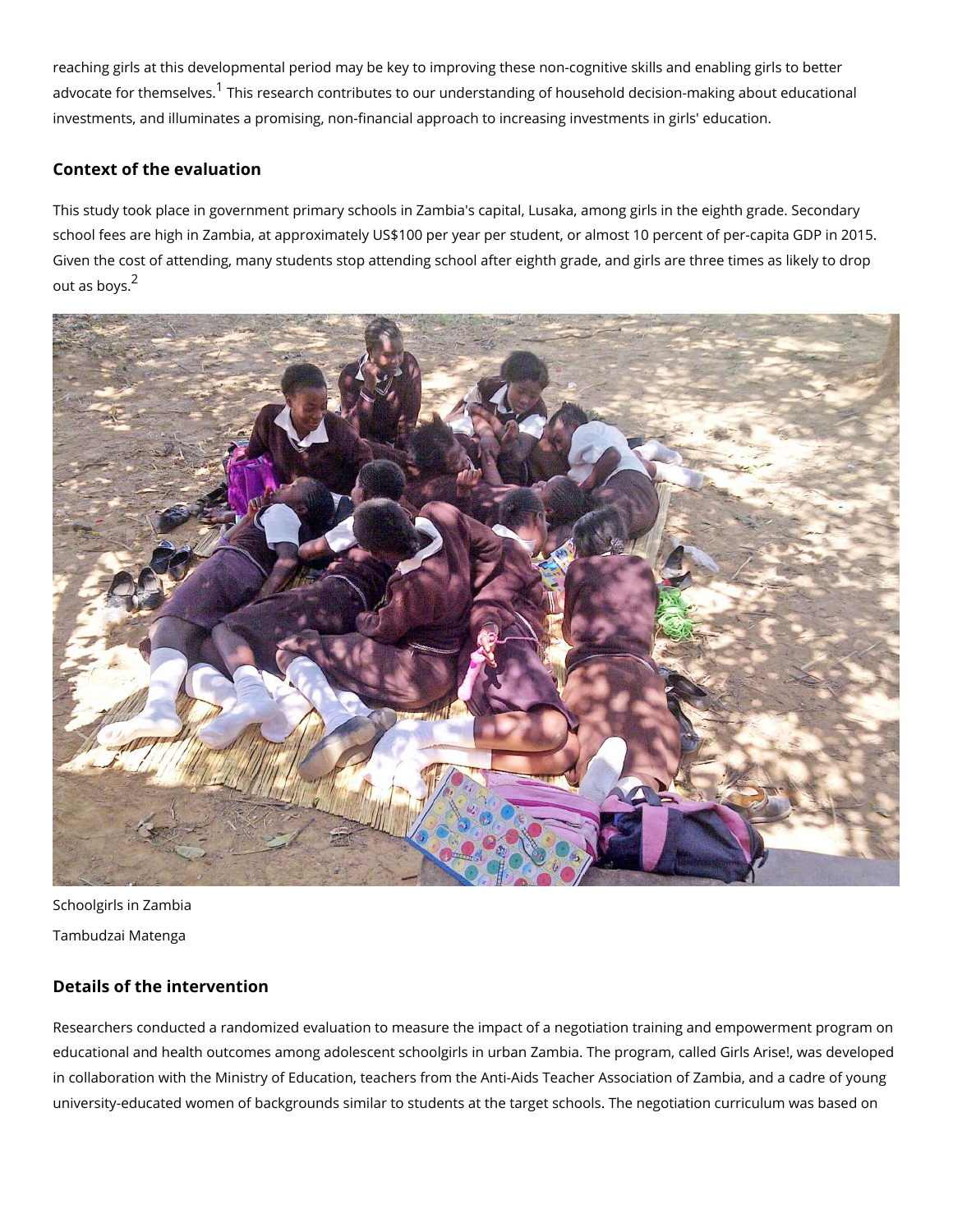negotiation texts from U.S. business schools, and adapted for the Zambian context.

Among 41 schools in Lusaka, 29 were randomly selected to implement the program as part of the treatment group. 12 schools did not receive the curriculum and formed the pure comparison group, through which the researchers measured spillover effects from the program.

Among 2,366 8th grade girls across the 29 treatment schools, half were randomly selected during the baseline survey to receive an hour-long information session, which addressed topics such as the benefits of schooling and HIV information, to examine the effects of receiving information on health and education. Afterwards, the research team assigned these girls randomly to one of three groups:

- 1. Negotiation group(801 girls): Girls were offered the Girls Arise! curriculum from female Zambian coaches on negotiation and interpersonal communication during six after-school sessions over two weeks. The training included interactive lessons and role-playing games, and was designed to teach girls that compromises and solutions are possible when negotiating partners are willing to consider each other's interests. The curriculum also taught strategies to achieve those compromises. Girls received a free lunch on session days, a notebook, and pens.
- 2. Safe Space group(785 girls): Girls were offered a time and place to play games, study, or just talk with other girls, supervised by trained female Zambian coaches who served as role model figures. These groups also took place during six after-school sessions over two weeks. Girls also received a free lunch on session days, a notebook, and pens. I
- 3. Comparison group(780 girls): Girls did not participate in any after-school program.

About one to two months after the intervention, and again during the first term of 9th grade the following year, the same coaches led a one-day booster session at each school for the Negotiation and Safe Space groups. Comparing the Safe Space and Negotiation groups allowed researchers to isolate the effects of improved negotiation skills from the effects of participating in an all-girls after-school activity with a female, Zambian coach.

Two to three months after the sessions, all girls were invited to participate in a midline survey and a game activity with their parents, which was designed to reveal parents' decision-making processes related to investing in their daughters. In the game, parents made decisions about how to allocate ten tokens, which could be redeemed for mobile phone credit or other prizes, between themselves and their daughter. Aspects of the game were randomly varied among participants, including whether girls could communicate with parents before the parents decided, and whether girls could choose to send back some tokens to their parents. In total, seventy percent of girls and their parents attended and participated in the survey and the game. Girls with higher ability, measured by their ability to speak Nyanja and English well, were more likely to attend.

During the midline survey, researchers also tested the girls' knowledge of negotiation skills. To measure long-term effects on health, education, and life choices, researchers collected administrative data on outcomes such as school fee payment, attendance, grades, enrollment status, and pregnancy status for up to three years after the training ended.

# **Results and policy lessons**

Overall, the negotiation training improved girls' negotiation skills and significantly improved girls' welfare outcomes, particularly among girls with higher ability.

Girls' knowledge of negotiation: The negotiation training was effective in improving girls' knowledge of negotiation. Several months after the classes ended, girls in the negotiation group scored substantially better in their understanding of negotiation tactics than girls in the comparison group.

Girls' educational and pregnancy outcomes: The negotiation training significantly improved girls' welfare outcomes, driven largely by improvements among girls with relatively higher ability. Relative to the comparison group, the negotiation training improved